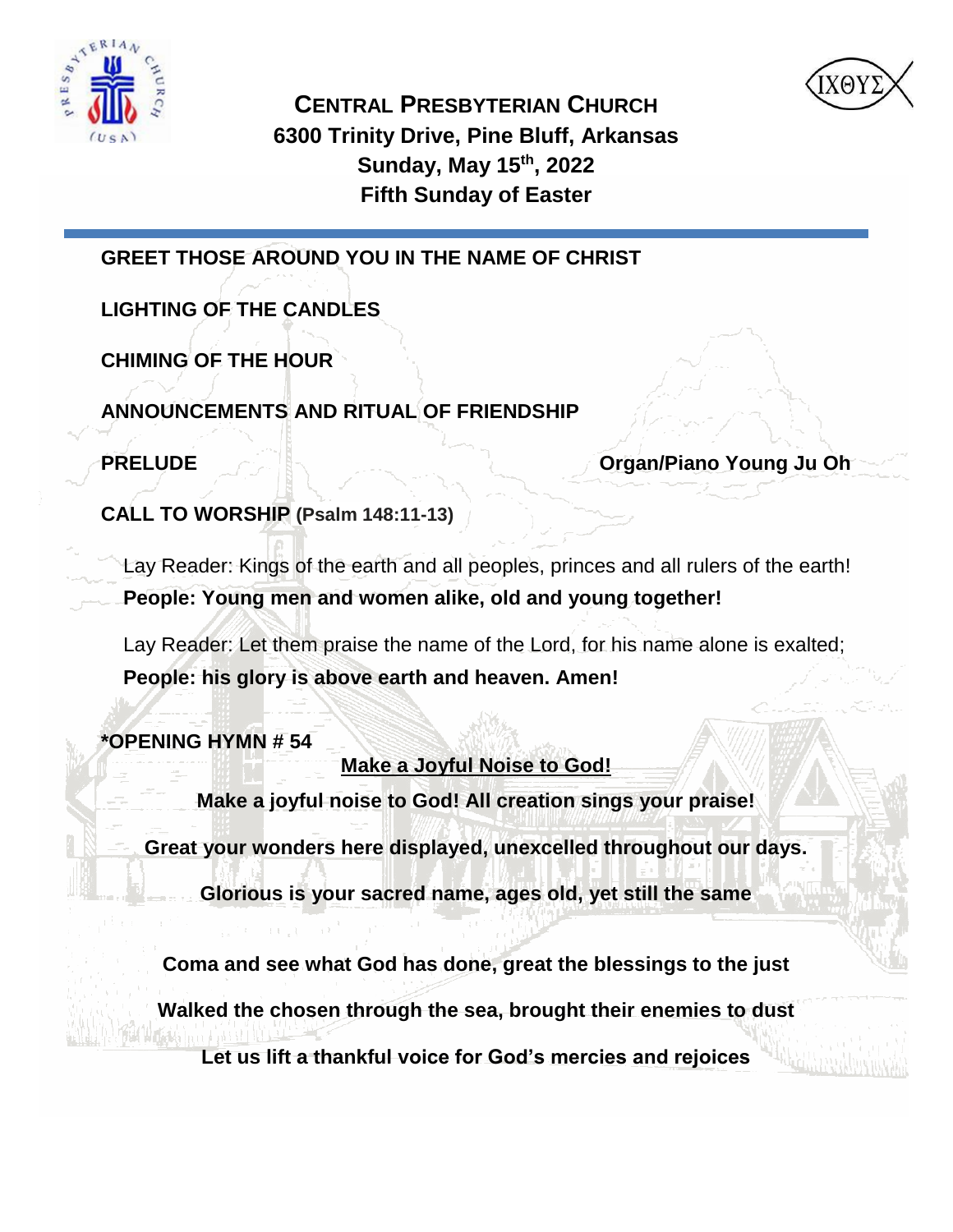**Bless the Lord, our refuge sure, let our sings of praise to heard!**

**By whose justice, we are tried; by whose grace, our guilt deferred**

**When our life's sure end shall come, bring us to your heavenly home**

#### **\*OPENING PRAYER Rev. Jai Kwak**

#### **CALL TO CONFESSION**

Lay Reader: The chaos of our world confuses us and leads us astray. Let us return to the clarity God can provide through our prayer of confession

#### **PRAYER OF CONFESSION**

**Eternal God, we dissociate from parts of your creation and falsely separate into clean and unclean. You call us to love one another and make more space at the table of belonging. Forgive our exclusion and judgment. Cleanse us of the sin that distorts your truth. (Silent Prayer) Amen.**

**KYRIE ELEISON:** "Lord, Have Mercy"

Lord, have mercy upon us. Christ, have mercy upon us. Lord, have mercy upon us

### **ASSURANCE OF PARDON**

**We are a part of God's transformed creation. God is among us making all things new. Claim this grace. Know God's forgiveness. Rise with Christ to a life made new. Amen.**

**ANTHEM Young Ju Oh, Piano/Organ**

#### **Change My Heart Oh God / Spirit Song**

**Change my heart, Oh God. Make it ever ture.**

**Change my heart, Oh God. May I be like you.**

**You are the potter. I am the clay.**

**Mold me and make me. This is what I pray**

**Jesus, Oh Jesus! Come and fill your lambs.**

**Jesus, Oh Jesus! Come and fill your lambs.**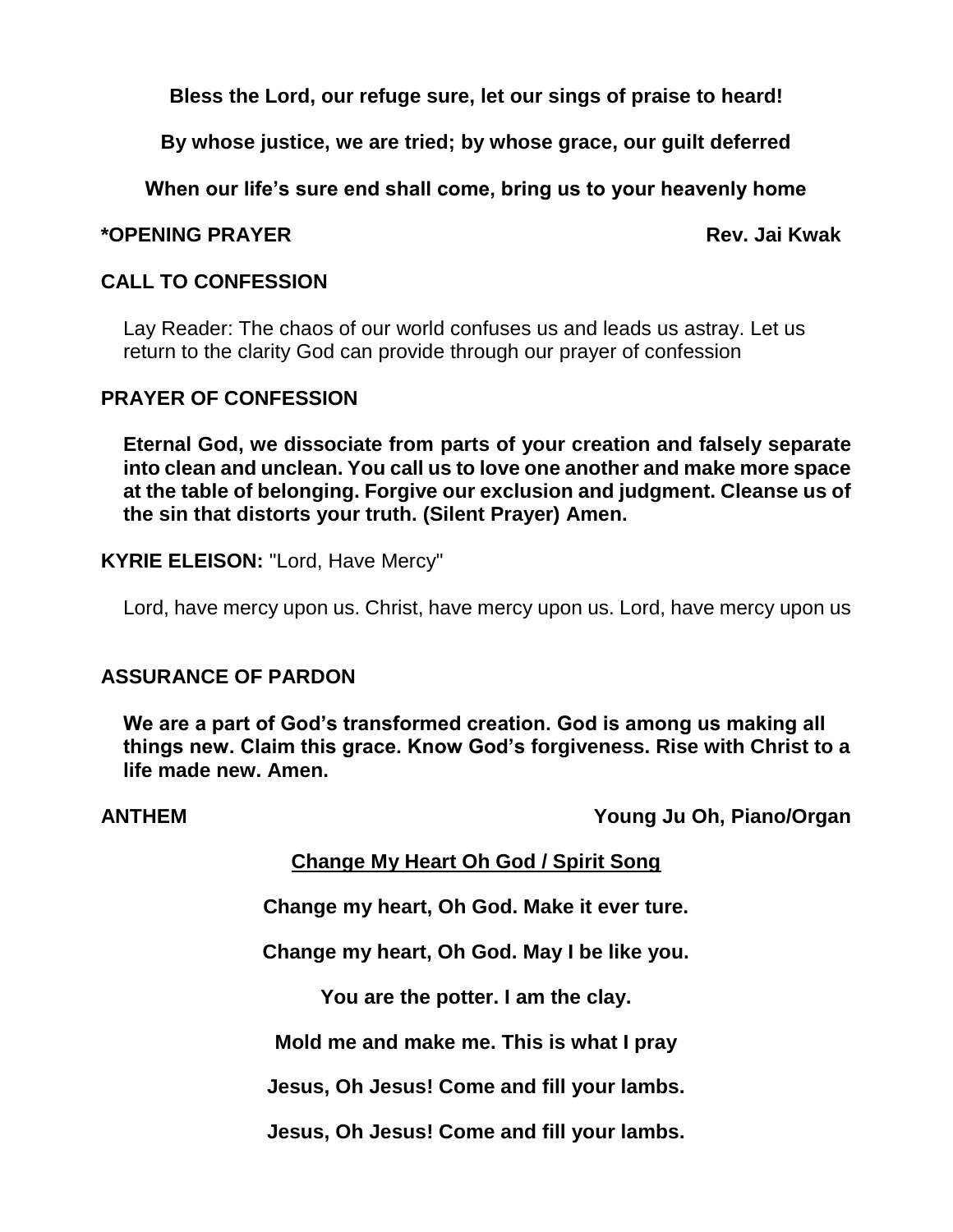\***GLORIA PATRI Hymnal #581**

**"Glory be to the Father"**

**Glory be to the Father, and to the Son, and to the Holy Ghost; as it was in the beginning, is now, and ever shall be, world without end. Amen, Amen.**

#### **PROCLAIMING THE WORD**

**CHILDRENS SERMON CHILDRENS SERMON** 

#### **SCRIPTURE READINGS Laura Cosner**

#### **FIRST SCRIPTURE READING: Psalm 55:16-23**

- **16 As for me, I shall call upon God, And the LORD will save me.**
- **17 Evening and morning and at noon, I will complain and murmur, And He will hear my voice.**
- **18 He will redeem my soul in peace from the battle which is against me, For they are many who strive with me.**
- **19 God will hear and answer them—Even the one who sits enthroned from of old—Selah.**

 **With whom there is no change, And who do not fear God.**

- **20 He has put forth his hands against those who were at peace with him; He has violated his covenant.**
- **21 His speech was smoother than butter, But his heart was war; His words were softer than oil, Yet they were drawn swords.**
- **22 Cast your burden upon the LORD and He will sustain you; He will never allow the righteous to be shaken.**
- **23 But You, O God, will bring them down to the pit of destruction; Men of bloodshed and deceit will not live out half their days. But I will trust in You.**

### **SECOND SCRIPTURE READING 1 Peter 5:6,7**

- **6 Therefore humble yourselves under the mighty hand of God, that He may exalt you at the proper time,**
- **7 casting all your anxiety on Him, because He cares for you.**

The word of the Lord.

#### **Thanks be to God.**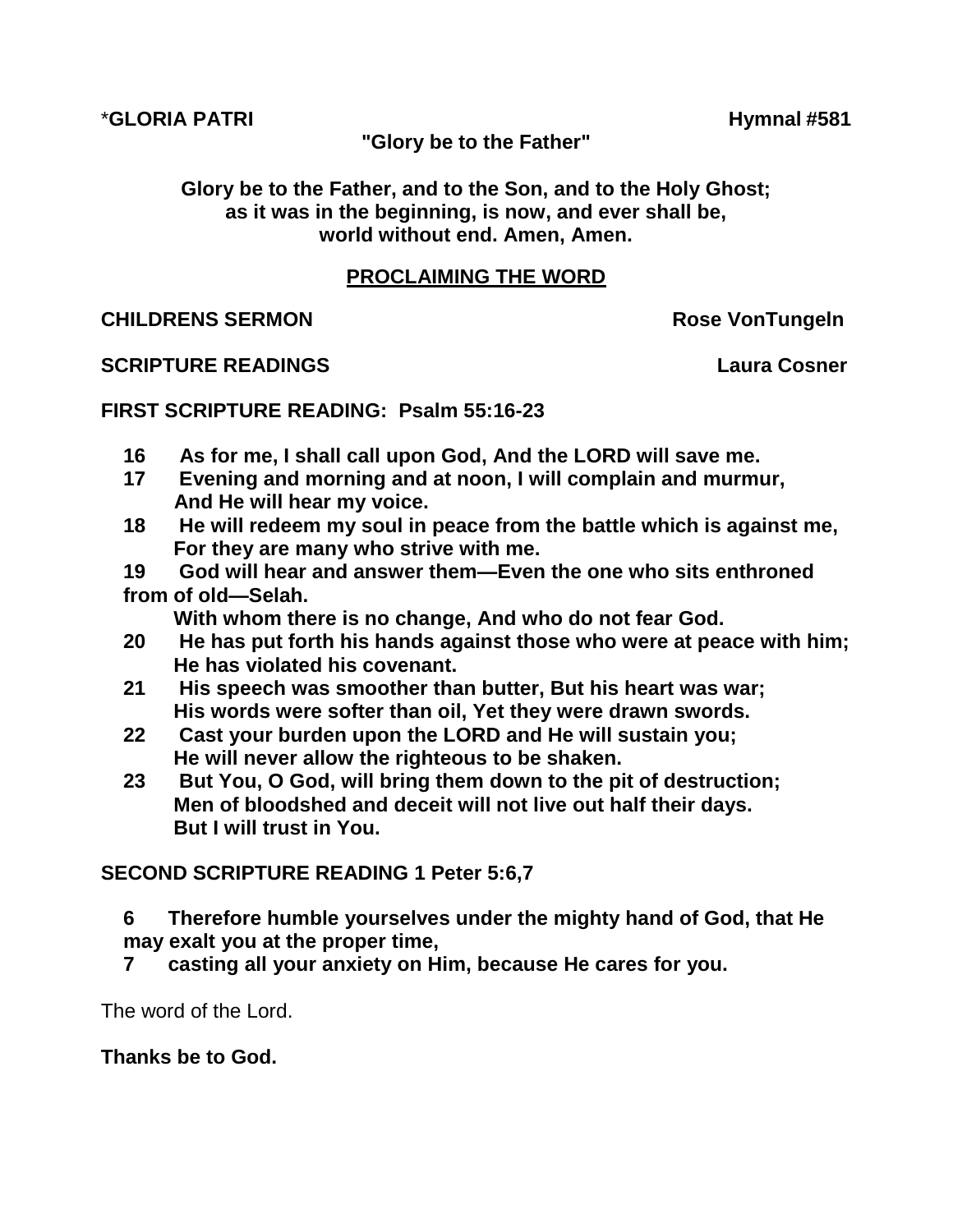#### **PRAYER FOR ILLUMINATION**

**SERMON Because He Cares for You Rev. Jai D. Kwak**

#### **RESPONDING TO THE WORD**

**HYMN # 418** 

**Softly and Tenderly Jesus Is Calling**

**1 Softly and tenderly Jesus is calling, calling for you and for me. See, on the portals he's waiting and watching, watching for you and for me.**

**Refrain:**

**"Come home, come home! You who are weary, come home." Earnestly, tenderly, Jesus is calling, calling, "O sinner, come home!"**

**2 Why should we tarry when Jesus is pleading, pleading for you and for me? Why should we linger and heed not his mercies, mercies for you and for me?**

**3 O for the wonderful love he has promised, promised for you and for me! Though we have sinned, he has mercy and pardon, pardon for you and for me.**

\* **Affirmation of Faith** (From A Brief Statement of Faith)

**This is the good news which we have received, in which we stand, and by which we are saved, if we hold it fast: that Christ died for our sins according to the scriptures, that he was buried, that he was raised on the third day, and that he appeared first to the women, then to Peter, and to the Twelve, and then to many faithful witnesses. We believe that Jesus is the Christ, the Son of the living God. Jesus Christ is the first and the last, the beginning and the end; he is our Lord and our God. Amen.**

**CALL TO OFFERTORY**

**OFFERTORY**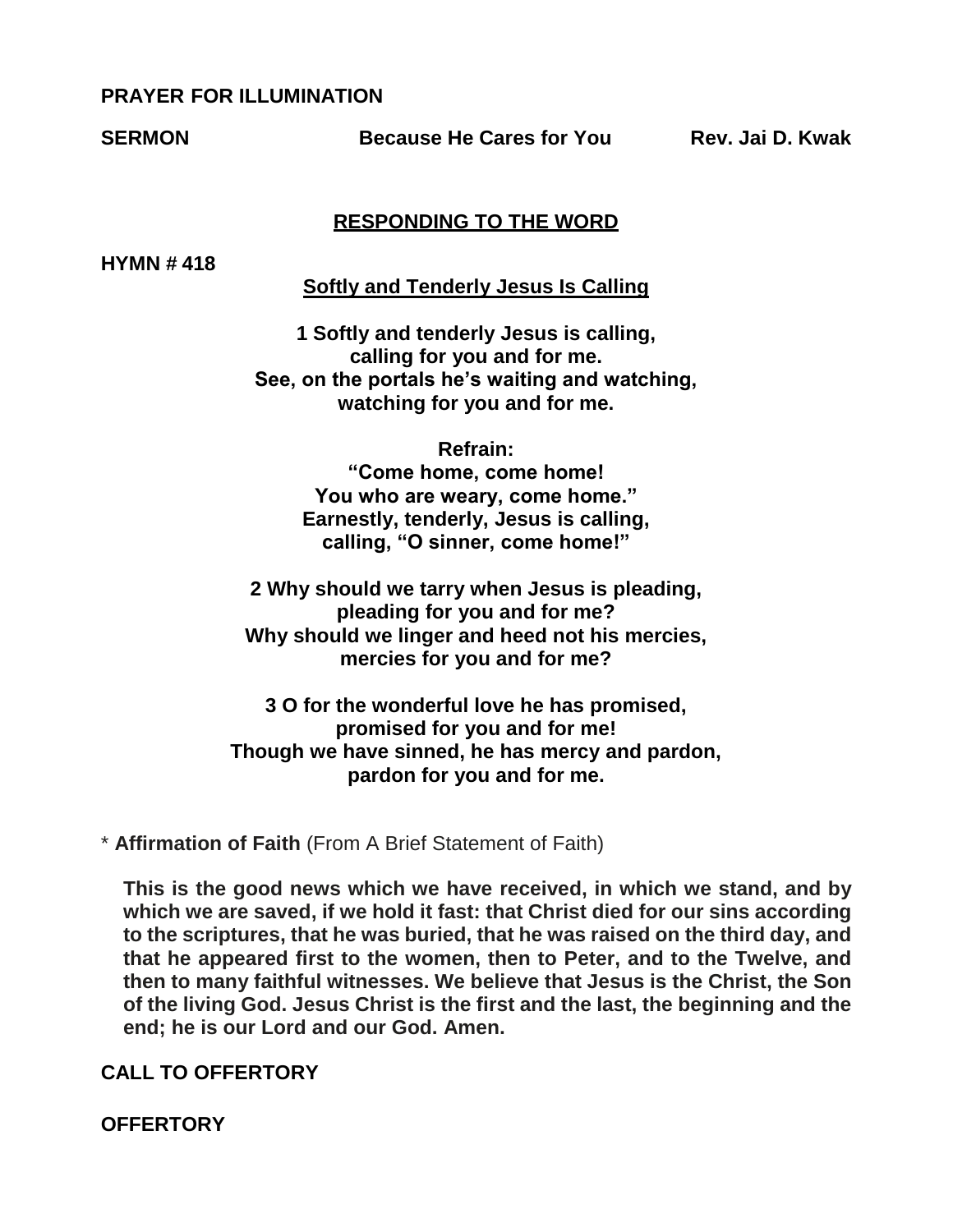**"Praise God, from Whom all Blessings Flow" Praise God, from whom all blessings flow; Praise Him, all creatures here below; Praise Him above, ye heav'nly host; Praise Father, Son, and Holy Ghost. Amen.**

#### **\*PRAYER OF THANKSGIVING AND DEDICATION**

**SHARING OUR JOYS AND CONCERNS**

**(You each are encouraged to give voice to your concerns or to name those for whom you love and pray.)**

#### **PRAYERS OF THE PEOPLE AND LORD'S PRAYER**

#### **FOLLOWING THE WORD INTO THE WORLD**

#### **CLOSING HYMN # 37**

#### **Let All Things Now Living**

**Let all things now living a song of Thanksgiving to God our creator**

**triumphantly raise who fashioned and mad us protected and stayed us**

**By guiding us on to the end of our days. God's banners are o'er us pure light** 

**goes before us a pillar of fire shining forth in the night till shadows have**

**vanished, all fearfulness banished, as forward we travel from light into light**

**By law God enforces, the stars in their courses, the sun in its orbit obediently shine, The hills and the mountains, the rivers and fountains, the depths of the ocean proclaim God divine. We too, should be voicing our love and rejoicing with glad adoration, a song let us raise: till all things now living unite in thanksgiving, to God in the highest, hosanna and praise.**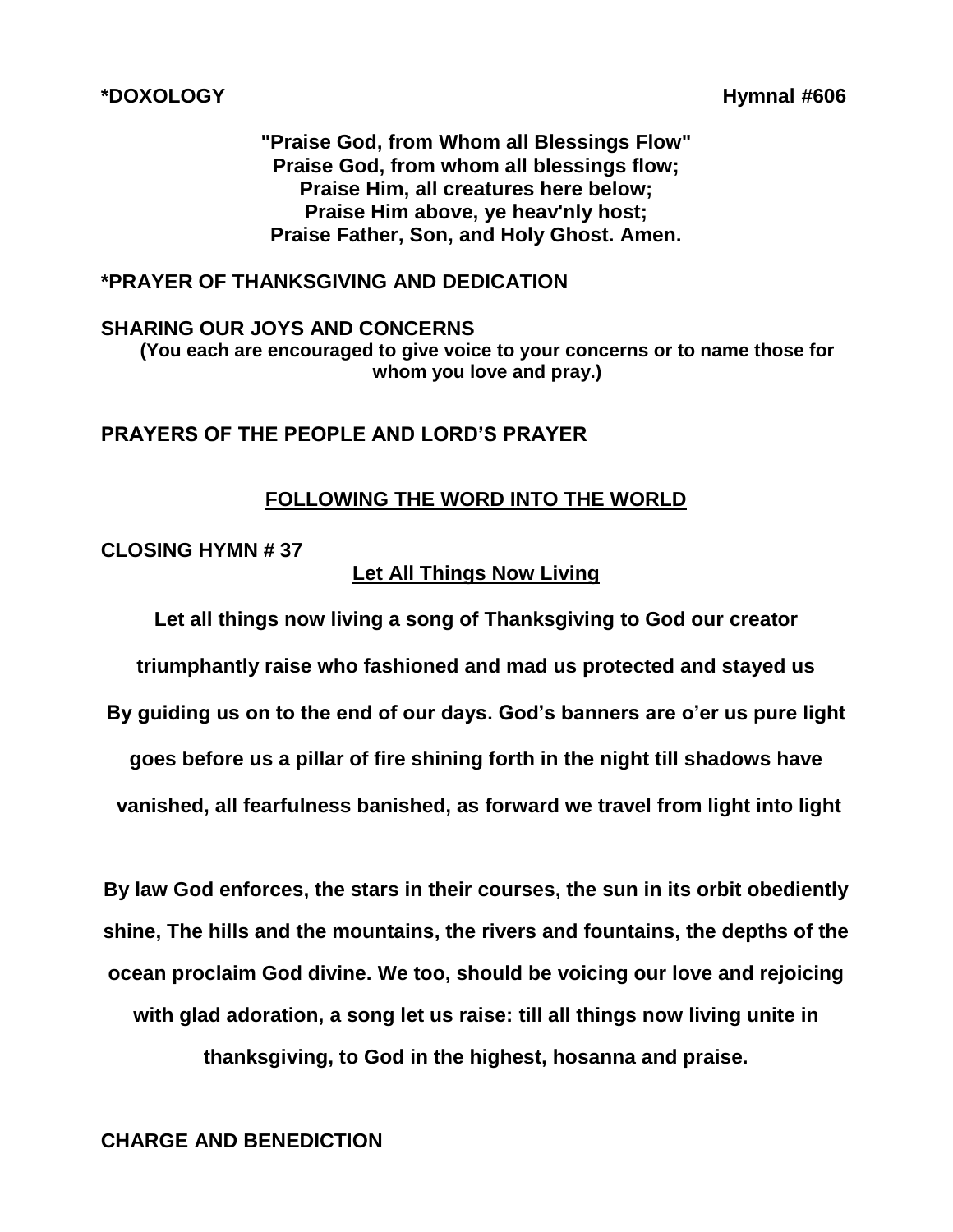#### **\*\*POSTLUDE**

#### **EXTINGUISHING OF THE CANDLES**

*Go forth into the world rejoicing. Love and serve the Lord.*

*\*Those who are able, please stand. \*\* Please be seated and remain for the postlude if you can.*

*Lay Reader: Elder Denise Mosley*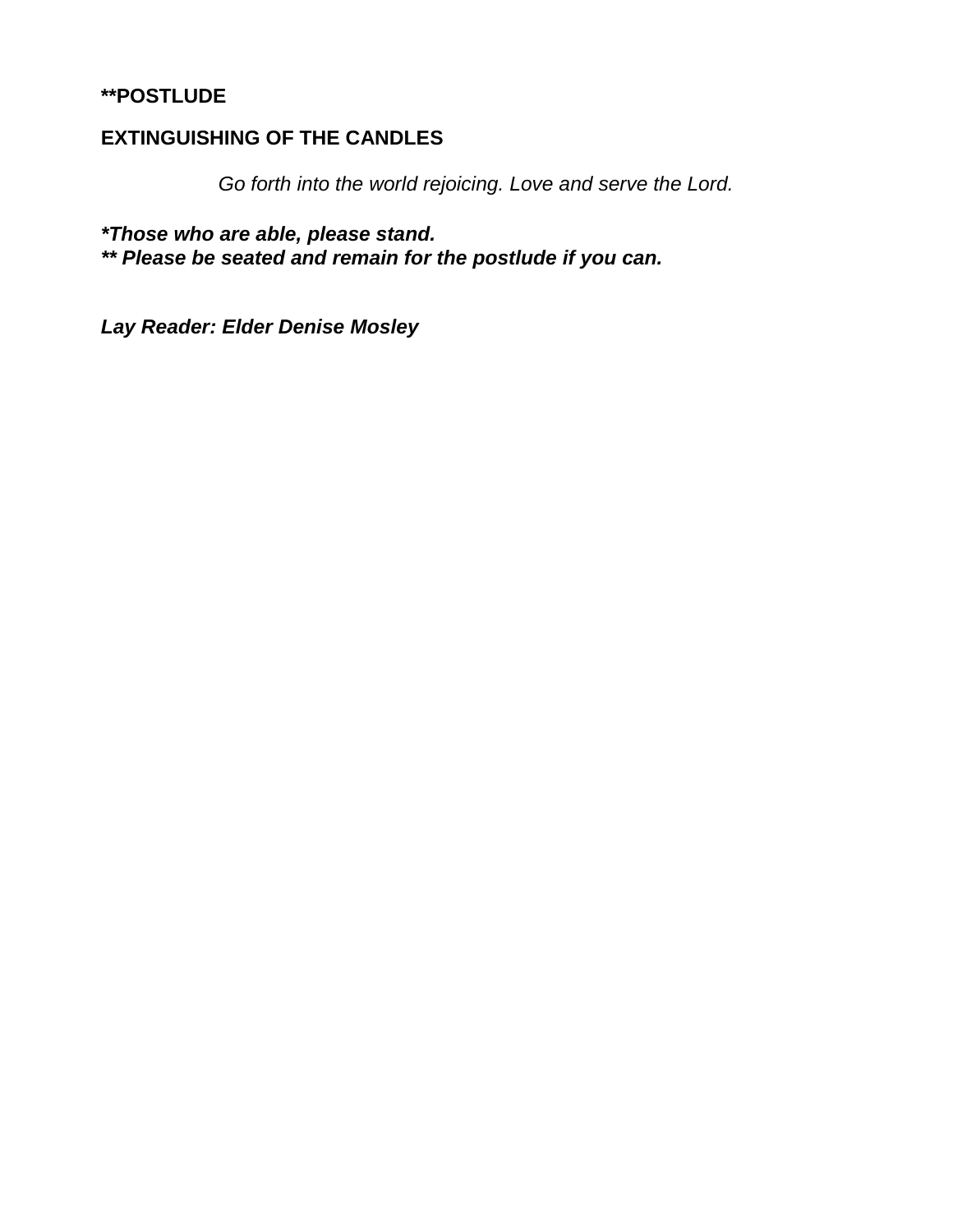#### *PRAYER CONCERNS*

*Dominik Munn Sydney Hayes Jemmie Moseley Hester Insley Emil & Carol Brown Karen Perdue Pat Drewett*

#### *FRIENDS AND RELATIVES*

| Name                                |                                         | Name                              |                                      |
|-------------------------------------|-----------------------------------------|-----------------------------------|--------------------------------------|
| Dr. Laura Festa                     | Wife of former pastor,<br>Dr. Dan Festa | <b>Ryker Cheek</b>                | Nephew of Bubba<br><b>VonTungeln</b> |
| <b>Scott McGeorge</b>               | <b>Friend of Lawrence Fikes</b>         | Anita Rodriguez                   | Daughter of Mary Light               |
| Rebecca and<br><b>Earl Phillips</b> | <b>Friends of Karen Perdue</b>          | Jorga Walker                      | Wife of Donald Walker                |
| Max Zeng                            | Mike and Lan Kelly's son                | <b>Norman</b><br><b>McPherson</b> | Friend of the Pam Riegler<br>Family  |
| Luis Sanchez                        | <b>Father of Lizabeth Sanchez</b>       | <b>Haley Chandler</b>             | <b>Friend of the Church</b>          |
| <b>Bernice Collins</b>              | <b>Friend of the Church</b>             | <b>Pat Mosley</b>                 | Mother of George Mosley              |
| <b>Thomas Cosner</b>                | <b>Father of Zac Cosner</b>             | <b>Janice Fuller</b>              | <b>Friend of Laura Cosner</b>        |

#### *PLEASE PRAY FOR OUR FELLOW PRESBYTERIANS:*

*Westover Hills, Little Rock Allison Memorial, Little Rock*

## *PLEASE PRAY FOR OUR SERVICE MEN AND WOMEN AROUND THE WORLD*

*Help us keep our prayer list up to date. If you have family or friends who need to be added or removed from the prayer concerns list, please let the Office know.*